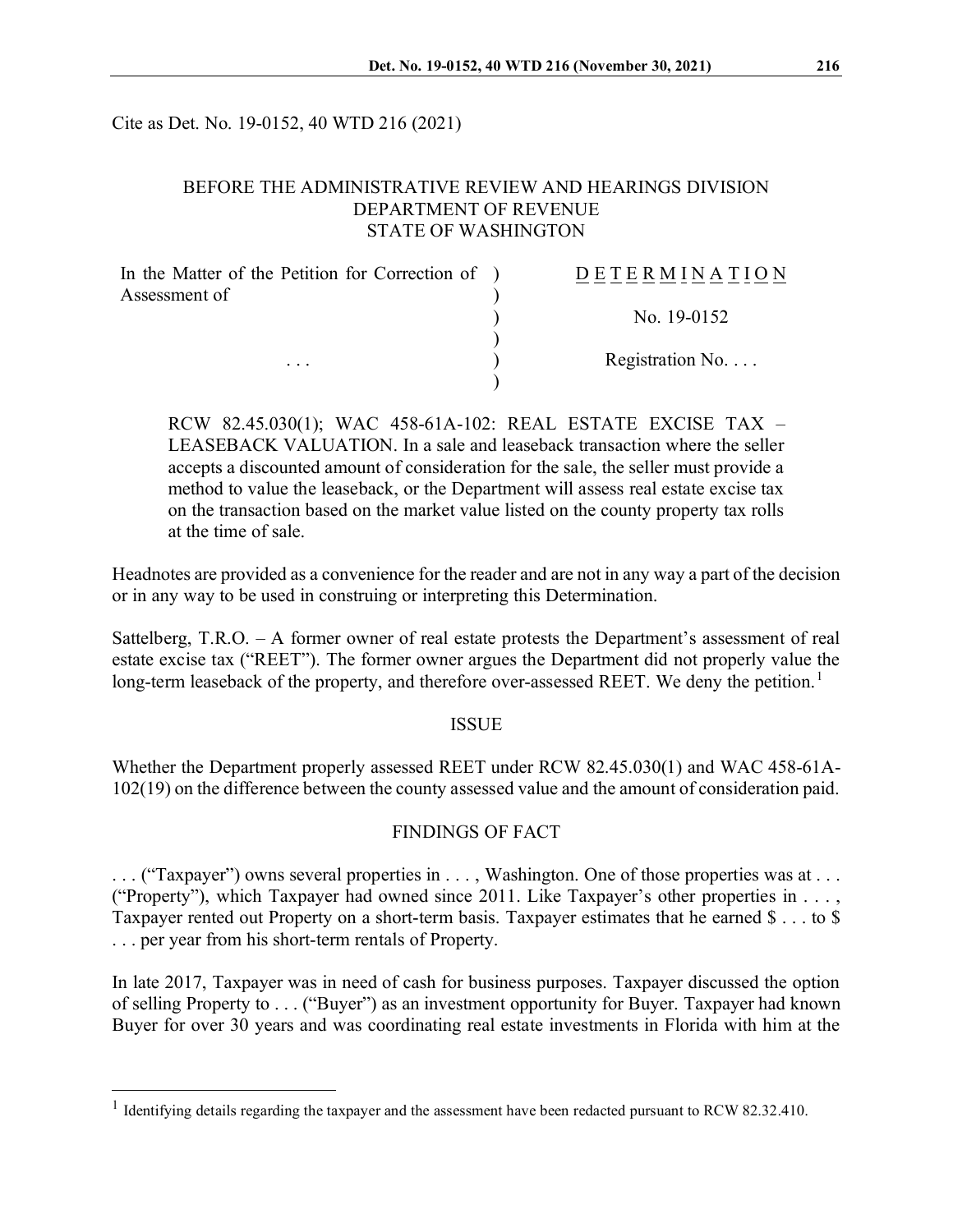time.<sup>[2](#page-1-0)</sup> The sale would be subject to a 20-year leaseback at \$ $\dots$  rent per year. Buyer agreed to purchase Property for \$[\$[3](#page-1-1)00,000<sup>3</sup>], subject to the leaseback, with the sale commencing on December 15, 2017.

Taxpayer and Buyer submitted a REET Affidavit documenting the sale of Property. The parties listed the assessed value as \$[600,000], the amount on the . . . County property tax rolls at the time of the sale. The parties listed the gross selling price of the transaction as \$[300,000] . . . , and paid REET on that amount.

On February 27, 2018, the Department's Special Programs Division ("Special Programs") notified Taxpayer that it was auditing the sale. Special Programs requested documentation regarding the sale, and Taxpayer later provided the Statutory Warranty Deed and the Lease Agreement. The Lease Agreement is between Buyer and . . . , Taxpayer's property management company. After reviewing the documentation, Special Programs concluded that the sale was not at arm's length because of the leaseback. Special Programs assessed REET on the difference between the county assessed value at the time of sale and consideration paid, and on May 4, 2018, issued Taxpayer an assessment totaling \$. . . . [4](#page-1-2)

Taxpayer timely petitioned for review of the assessment. Taxpayer argues that Special Programs did not properly account for the value of the long-term leaseback. Taxpayer states the amount of income Taxpayer would be able to make over that term with its short-term rentals offset the discount in the selling price. Taxpayer states that the sale price of \$[300,000] is reasonable considering the value of this potential rental income. Taxpayer did not provide any calculation valuing the long-term leaseback.

### ANALYSIS

REET is imposed on each sale of real property in Washington. RCW 82.45.060. The amount of tax is computed by multiplying the state and local tax rates by the "selling price." *Id*. "Selling price" is defined as the "true and fair value of the property conveyed." RCW 82.45.030(1). "If property has been conveyed in an arm's length transaction between unrelated persons for a valuable consideration, a rebuttable presumption exists that the selling price is equal to the total consideration paid or contracted to be paid to the transferor, or to another for the transferor's benefit." *Id*.

"Total consideration paid or contracted to be paid" includes "money or anything of value, paid or delivered or contracted to be paid or delivered in return for the sale, and shall include the amount of any lien, mortgage, contract indebtedness, or other incumbrance, either given to secure the purchase price, or any part thereof, or remaining unpaid on such property at the time of sale." RCW 82.45.030(3). Here, Taxpayer sold Property for \$ [300,000] and a 20-year lease-back agreement

<span id="page-1-0"></span> $2$  Taxpayer represents that he was locating investment opportunities in Florida and making the purchases, and Buyer would subsequently make any needed repairs. Taxpayer represents that he and Buyer were not business partners in any entities, they were just working together informally.

<span id="page-1-1"></span><sup>&</sup>lt;sup>3</sup> [The numbers used in this Washington Tax Decision were added in the publication process to improve readability and do not reflect the actual numbers at issue in this determination.]

<span id="page-1-2"></span><sup>&</sup>lt;sup>4</sup> The assessment consists of  $\$\dots$  in REET, an assessment penalty of  $\$\dots$ , and  $\$\dots$  in interest.